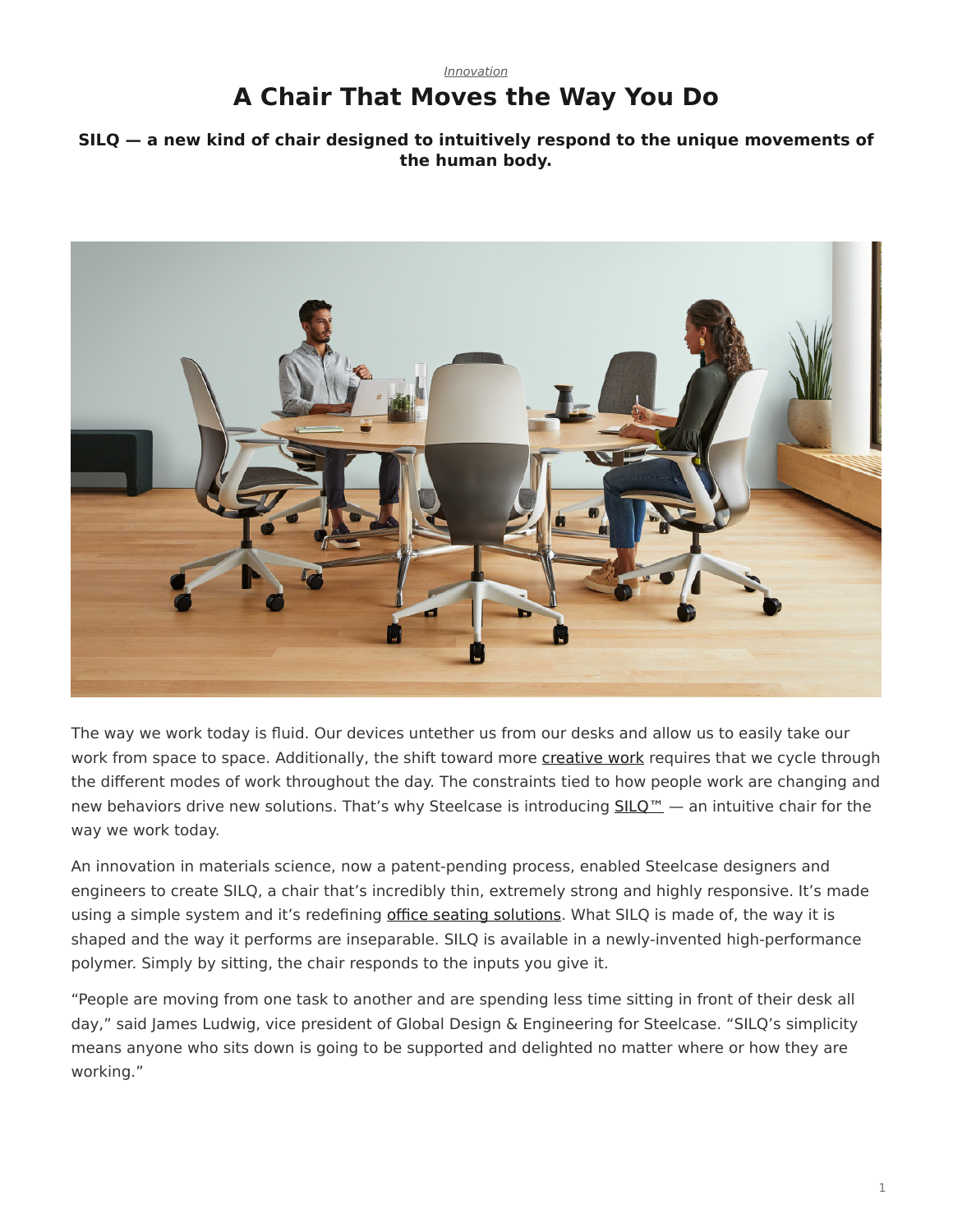# **SEATING. REDEFINED.**

Stay up-to-date with news and product availability information about SILQ.

Typical task chairs may often have hundreds of parts so people doing intense work can adjust every aspect of it to support them throughout the day. But, for mobile workers and people who don't find themselves in one location all day, the science of seating has become a more dynamic picture. SILQ is engineered with just 30 parts. The invention of a new material pushes the boundaries of seating design allowing the material to become the mechanism. You don't have to think about adjustments because the only adjustment for SILQ is its height. The chair itself does the rest.



"We wanted to create a movement and a ride that was not just simple, but also intuitive. We wanted people sitting at work to be able to feel good without having to think about it," said Ludwig. "It's interesting because it took until now for the materials science and technology to advance in a way that allowed us to realize this vision. At the same time, because of how people are working today, it's the perfect moment to introduce SILQ."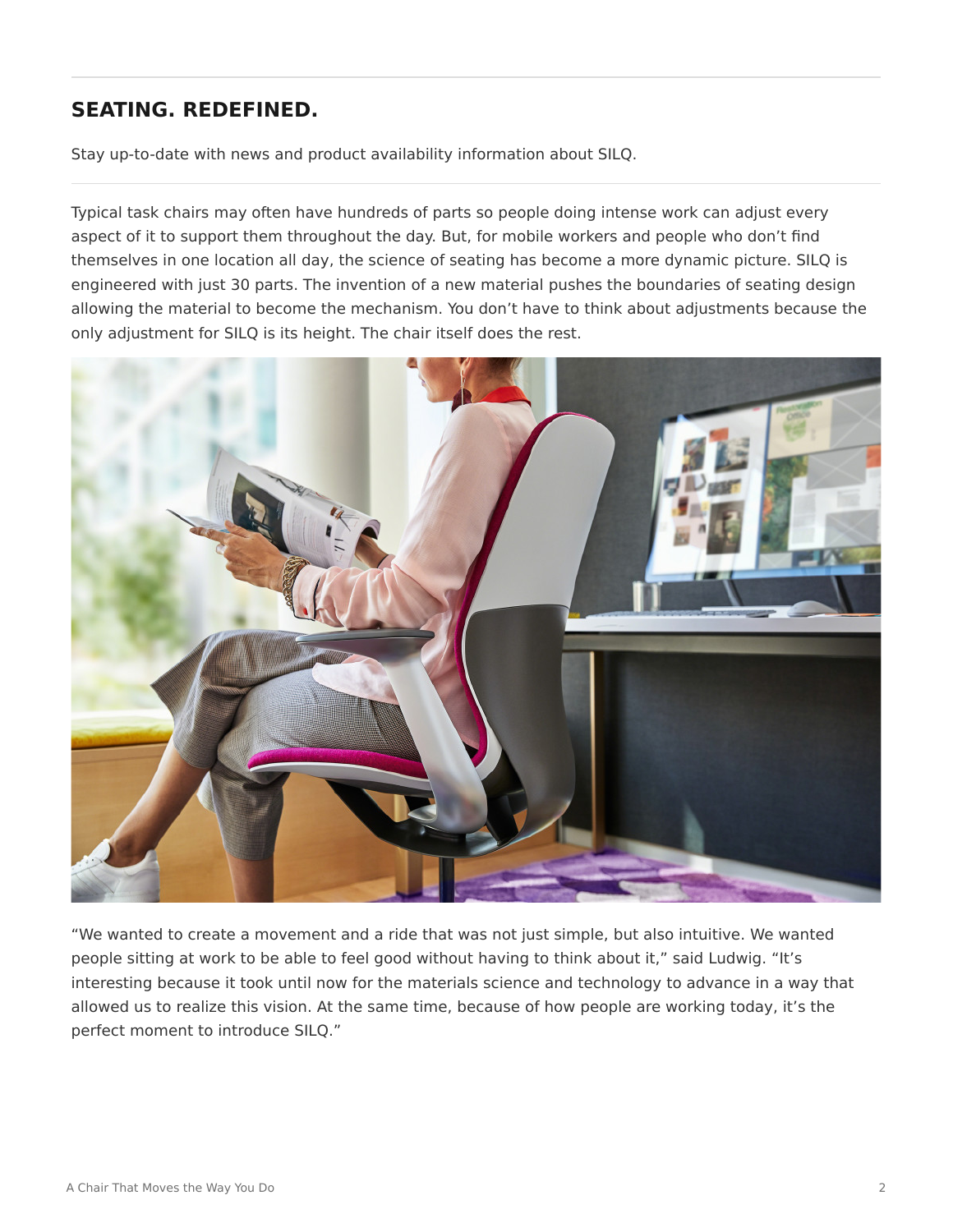**"Fundamentally, you are a participant in this chair instead of a passenger."**

**JAMES LUDWIG** | Vice President, Global Design and Engineering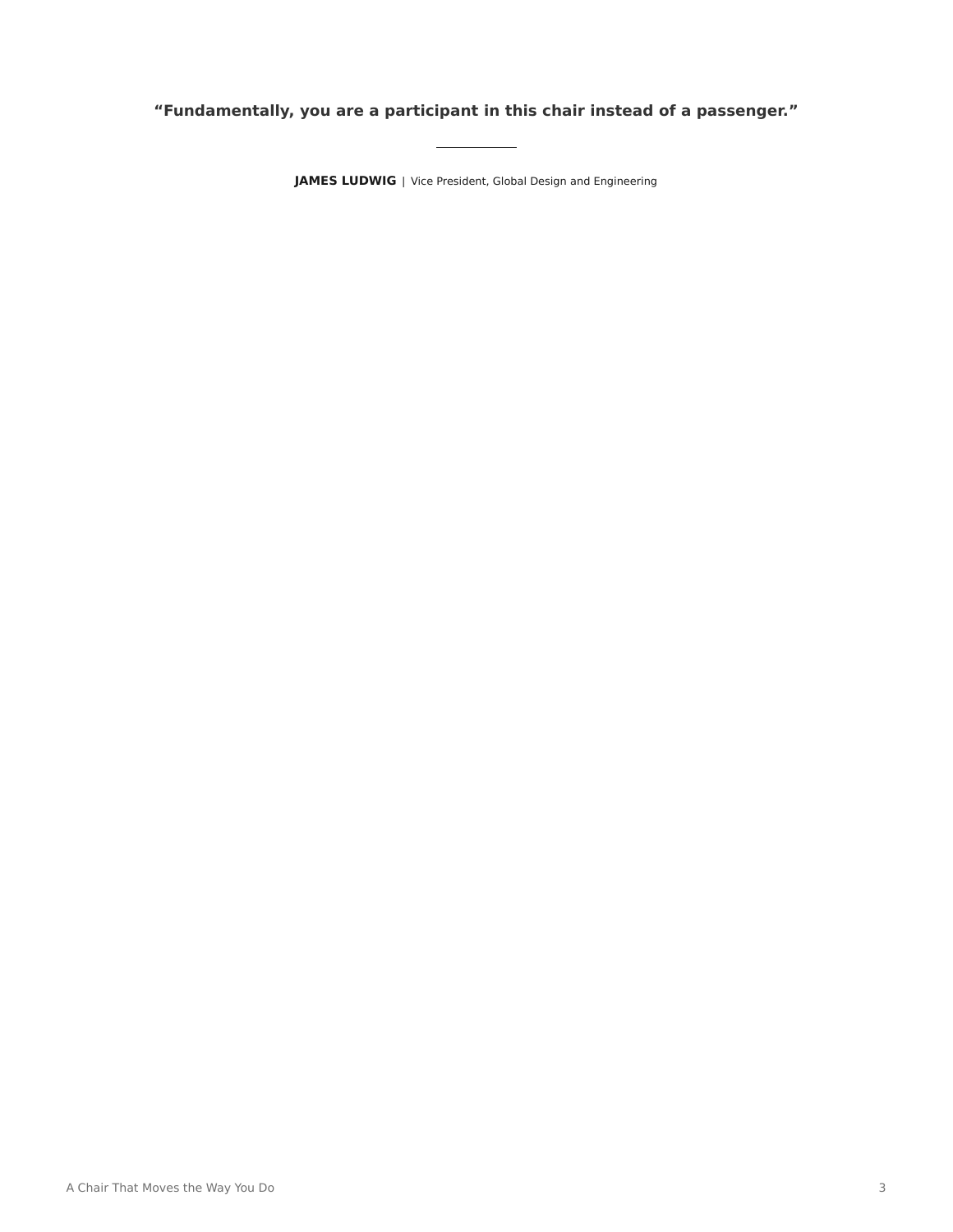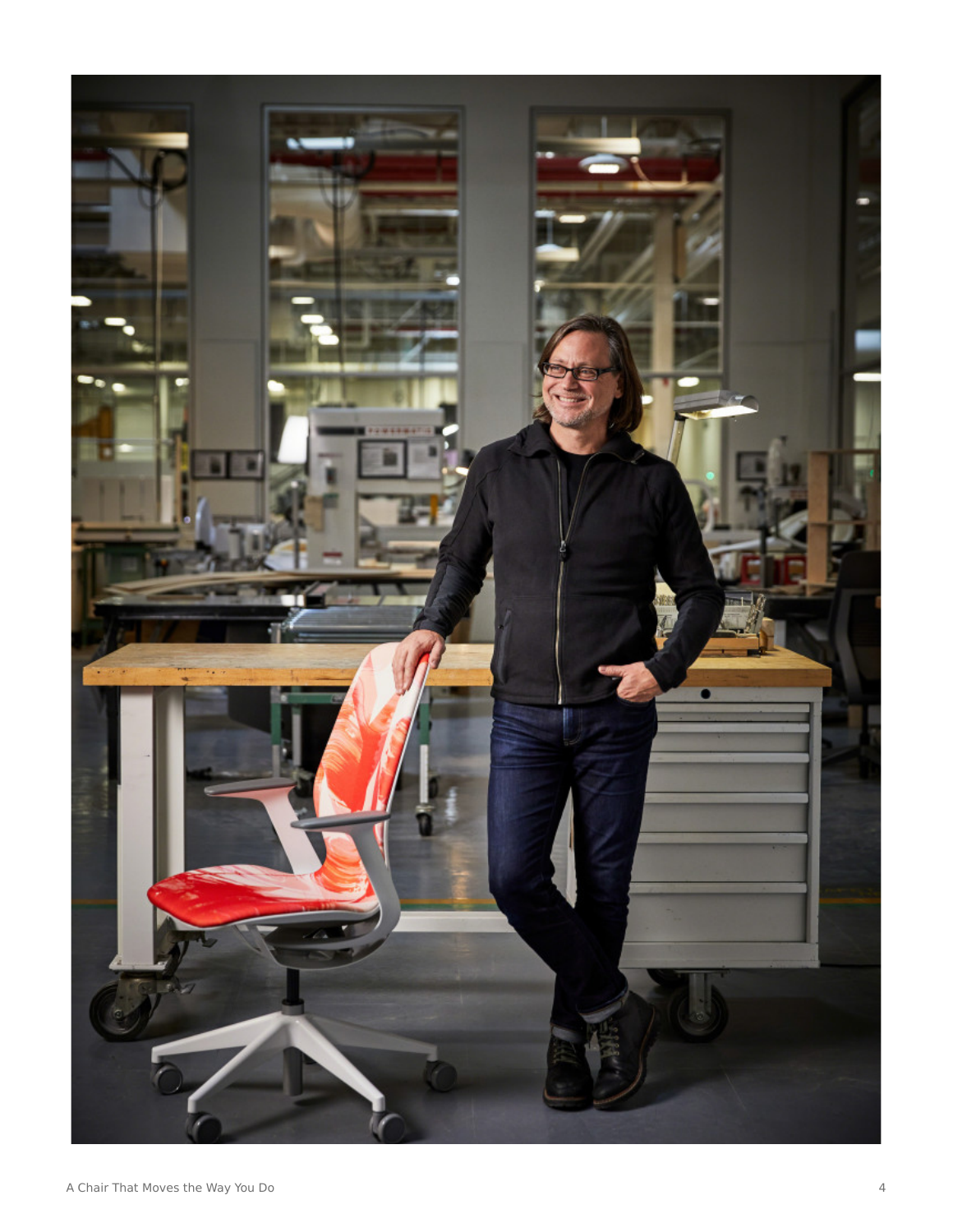SILQ is designed and engineered to respond to each person's unique stature and posture. The shape of the arm enables people to sit in [different postures](https://www.steelcase.com/research/articles/topics/wellbeing/posture-support-changing-workplace/) and move, supporting an active seating experience. Each person experiences a tailored sit because of the way the materiality, design and motion of the human body come together.

"When you sit in SILQ, you become a part of it. It delivers a personal experience that responds to the natural movements of your body," said Ludwig. "Fundamentally, you are a participant in this chair instead of a passenger. We're all different sizes, but SILQ is responding uniquely to you."

For more information about SILQ, visit [info.steelcase.com/silq-steelcase/](https://info.steelcase.com/silq-steelcase?utm_source=dotcom&utm_medium=blog-post&utm_campaign=silq&utm_content=silq-lander)

# **[Connect With Us](https://www.steelcase.com/find-us/social-media/) [+](https://www.steelcase.com/find-us/social-media/) [Contact Us](https://www.steelcase.com/about/connect/contact-us/) [+](https://www.steelcase.com/about/connect/contact-us/) [+About Steelcase](https://www.steelcase.com/discover/steelcase/our-company/) [+Customer Care](#page-0-0) [+Legal Notices](#page-0-0) [SILQ](https://www.steelcase.com/products/conference-chairs/silq/)**

## **Featured Product**